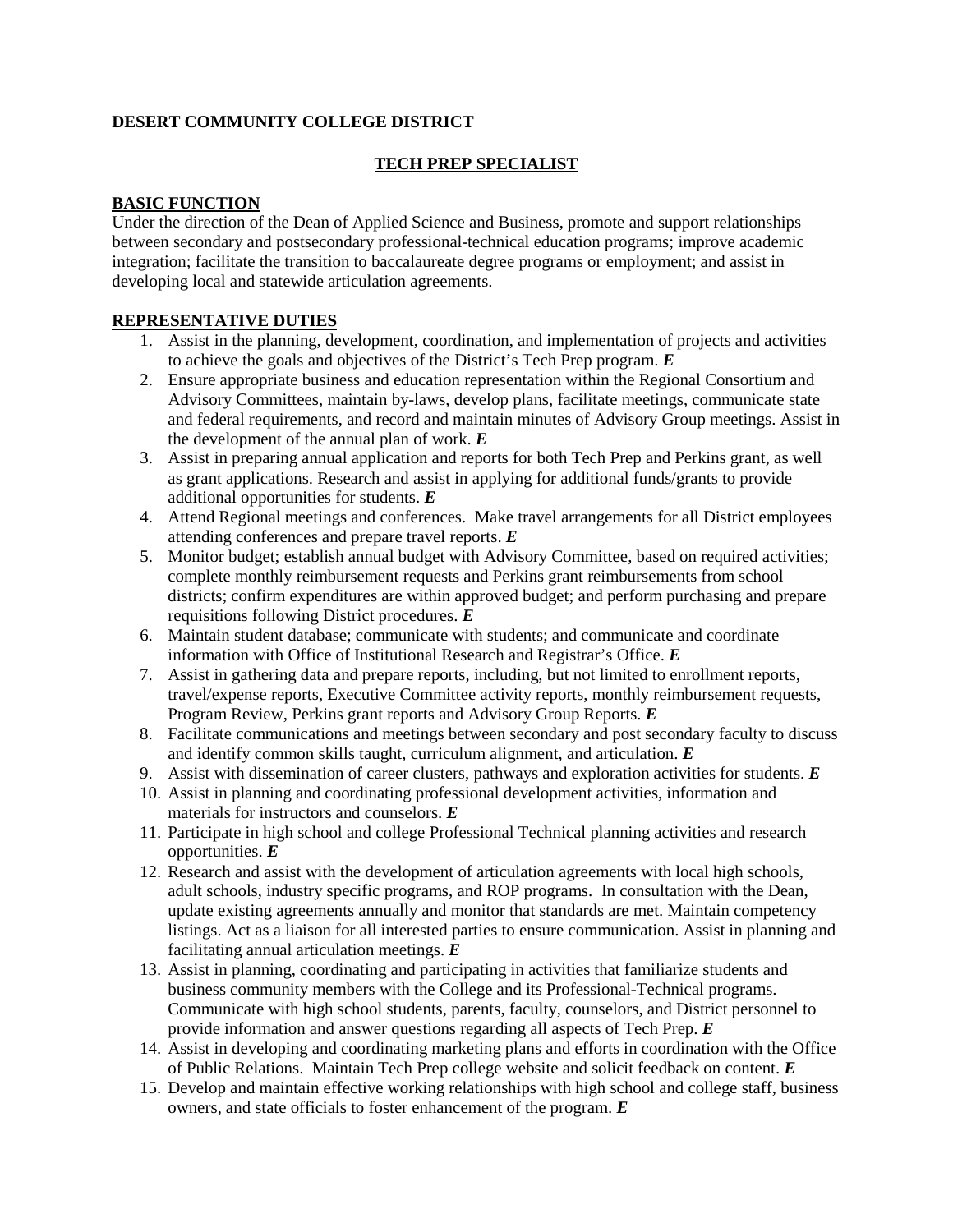- 16. Maintain a positive, helpful, constructive attitude, and work relationship with supervisor, college staff, students, and the community. *E*
- 17. Performs related duties as required.

# **KNOWLEDGE AND ABILITIES**

**Knowledge of:** Mission, goals, and objectives of the college and its programs; district policies and procedures regarding Tech Prep, articulation and applicable grants; public speaking and presentation techniques; applicable district, state and federal laws and regulations; confidentiality rules and procedures, especially with regard to FERPA; data collection and basic research principles and practices; record keeping and reporting techniques; telephone techniques and professional etiquette; diverse academic, socioeconomic, cultural, disability, and ethnic backgrounds of community college students; modern office practices, procedures, and equipment including computers and applicable software applications such as word processing, web design, spreadsheets, e-mail, presentations, and databases; interpersonal skills using tact, patience, and courtesy; correct English usage, grammar, spelling, punctuation, and vocabulary. **Ability to:** Perform a wide variety of specialized duties related to the planning, developing and coordination of the Tech Prep and related program services; develop and establish effective relationships and partnerships with high schools and community businesses, as well as students, staff, faculty, and the general public; understand, interpret, and follow District, State and Federal laws, regulations, policies and procedures; respond to requests and inquiries from students, staff, or the general public; effectively present information and respond to questions in one-on-one situations and in group situations involving managers, clients, and customers; develop and maintain appropriate marketing materials; maintain current knowledge of related fields; compile and analyze data related to assigned functions and prepare related reports; maintain filing and record-keeping systems; plan and organize work to meet schedules and changing deadlines; operate a variety of office machines and equipment such as computers, typewriters, calculators, copiers and fax machine and related software such as word processing, spreadsheets, e-mail, web design, presentations, and database applications; work under pressure with frequent interruptions and a high degree of public contact by phone or in person; work independently and effectively in the absence of supervision; exhibit sensitivity and understanding of the varied racial, ethnic, cultural, sexual orientation, academic, socio-economic, and disabled populations in the community; communicate clearly and concisely, both orally and in writing in English; bend at the waist, kneel or crouch to file materials; sit or stand for extended period of time; lift 25 pounds.

# **EDUCATION AND EXPERIENCE**

Any combination equivalent to a Associate's Degree in Business or related field and three (3) years of increasingly responsible work experience including the marketing and coordinating of programs in an educational or business setting. A Bachelor's Degree and previous experience developing collaborations and partnerships between educational institutions and business organizations are preferred.

# **WORKING CONDITIONS**

**Environment:** Office environment; off-campus activities with high schools and community; travel to local and regional sites.

# **LICENSES AND OTHER REQUIREMENTS**

Valid California driver's license and must have an acceptable driving record and qualify for insurability by the District's insurance carrier to drive District or personal vehicle to various locations.

# **EMPLOYMENT STATUS**

Bargaining Unit Position